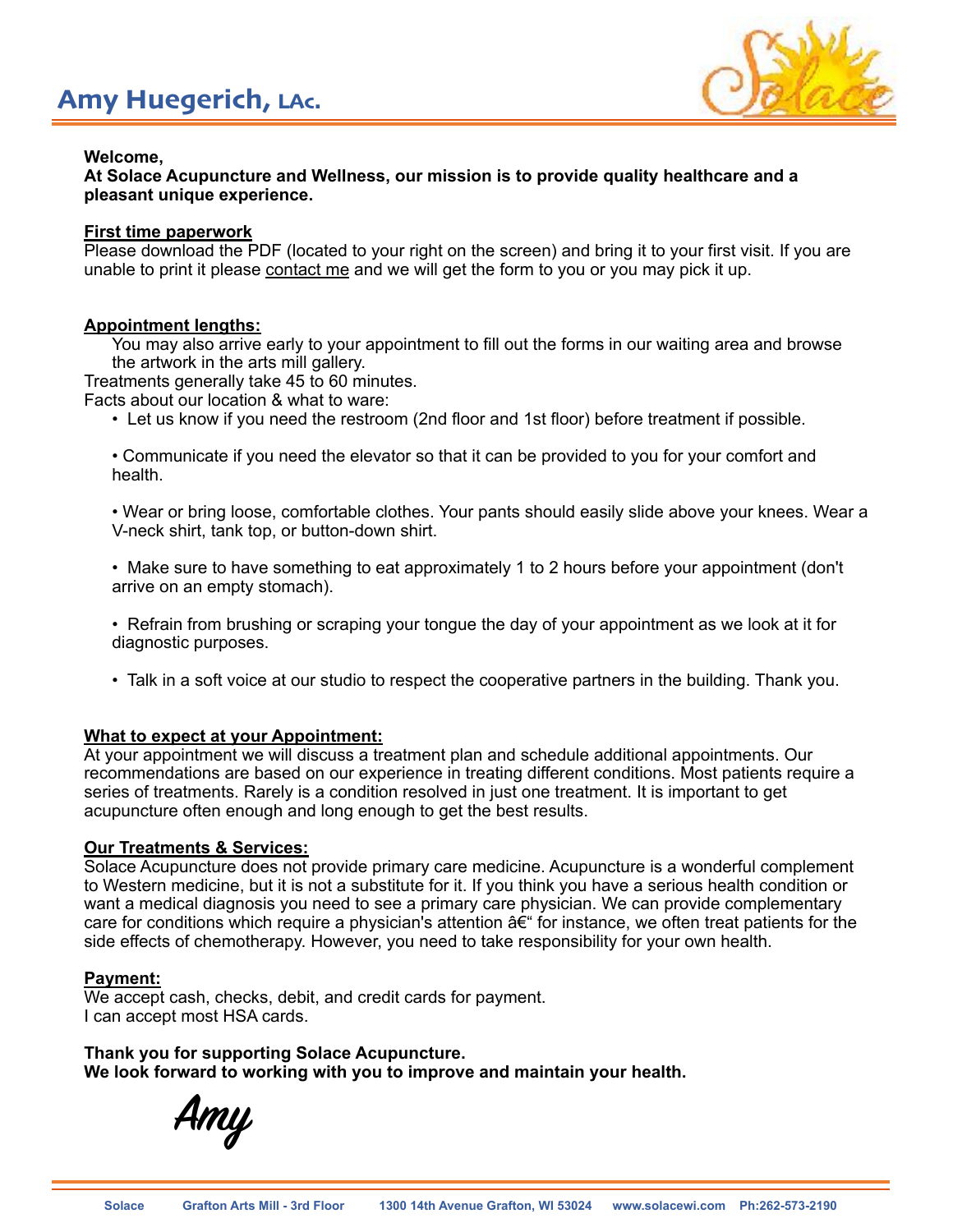| <b>Solace Acupuncture and Wellness</b>      |                                          |  |
|---------------------------------------------|------------------------------------------|--|
| <b>PATIENT INFORMATION</b>                  | <b>CONTACT INFORMATION</b>               |  |
|                                             |                                          |  |
|                                             |                                          |  |
|                                             |                                          |  |
| OK to contact at address? __ Yes / __ NO    | Best way to contact you: Phone Email     |  |
| Age _____ Birthdate _________Gender _______ |                                          |  |
| Occupation ________________________________ | Emergency Contact Relationship _________ |  |
| Who can we thank for your referral?         |                                          |  |
| First time getting acupuncture? Pes No      | Check if you receive Medicaid benefits   |  |
|                                             |                                          |  |
|                                             |                                          |  |

| HEALTH HISTORY                                                                                                                                                                                                                                                                  |                                                                                                                                                                                                                                                                                 |
|---------------------------------------------------------------------------------------------------------------------------------------------------------------------------------------------------------------------------------------------------------------------------------|---------------------------------------------------------------------------------------------------------------------------------------------------------------------------------------------------------------------------------------------------------------------------------|
| What are your primary reasons for coming in for<br>treatment?                                                                                                                                                                                                                   | Check illnesses that you have or have had:<br>Diabetes<br>_AIDS/HIV __ High blood pressure<br>_Heart disease _____ Stroke<br>Cancer<br>Auto-immune<br>_ Thyroid disorder _ Hepatitis<br><b>Endocrine disorders</b><br>__ Other: ___________________________                     |
|                                                                                                                                                                                                                                                                                 | Check symptoms you have or have had in the last year:<br>Depression                                                                                                                                                                                                             |
| Medications/ supplements you take (continue on<br>back) and the contract of the contract of the contract of the contract of the contract of the contract of the contract of the contract of the contract of the contract of the contract of the contract of the contract of the | _ Difficulty in focusing<br><b>Dizziness</b><br>_ Easily startled<br><b>Excessive worry</b><br>Excessive anger<br>Excessive fear _____ Fatigue/tiredness<br>Headaches<br>Loss of sleep/poor sleep<br>Loss or gain of weight<br>Nervousness/ irritability<br>Overwhelmed by life |
| Major illnesses/ accidents/ surgeries? (continue on                                                                                                                                                                                                                             |                                                                                                                                                                                                                                                                                 |
| How long since your last complete medical exam?                                                                                                                                                                                                                                 |                                                                                                                                                                                                                                                                                 |
|                                                                                                                                                                                                                                                                                 | Are you or could you be pregnant?                                                                                                                                                                                                                                               |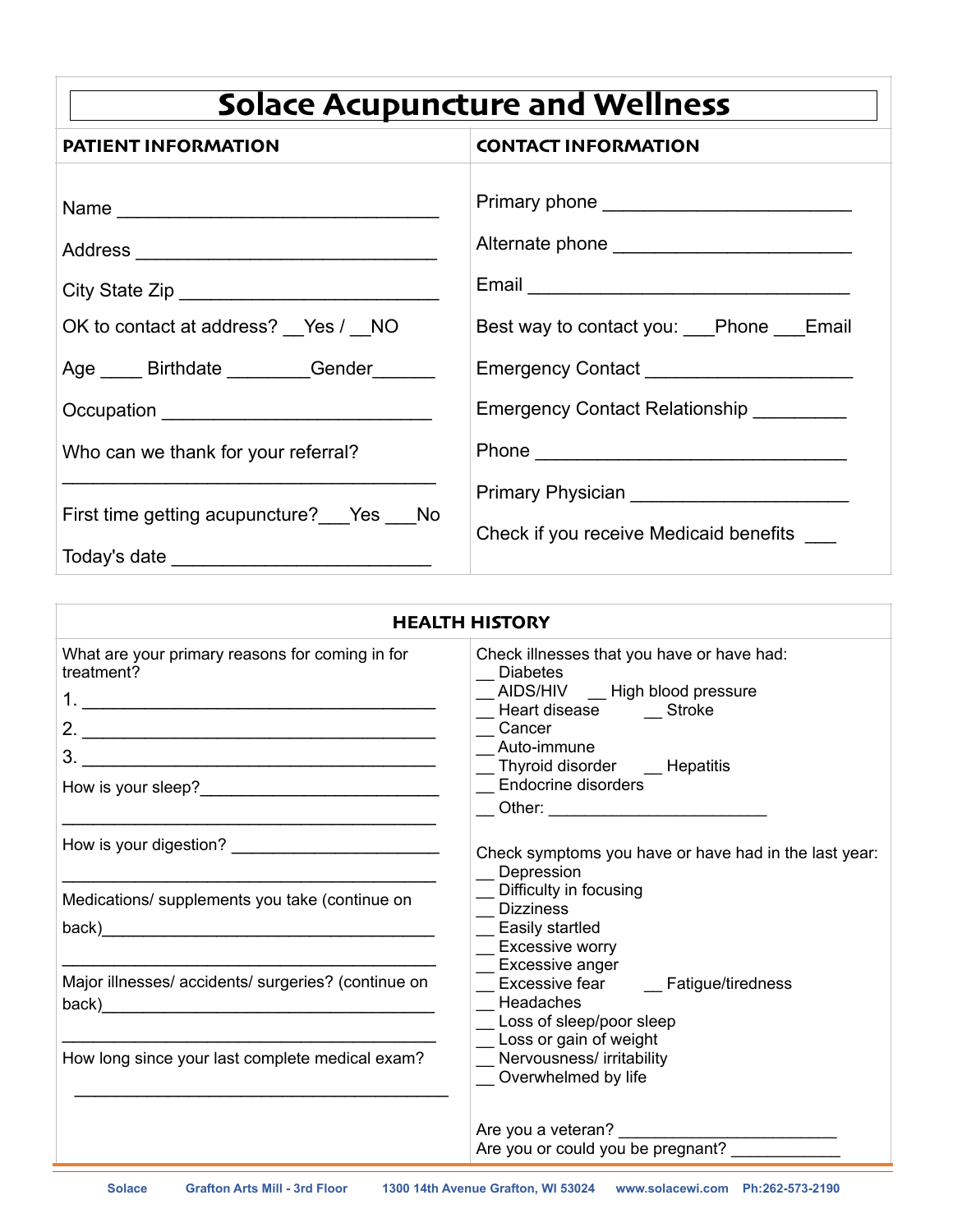| <b>HEALTH HISTORY (CONTINUED)</b>                                                                                                                                                                                                                                               |                                                                                                                                                                                                                                                                                                             |  |
|---------------------------------------------------------------------------------------------------------------------------------------------------------------------------------------------------------------------------------------------------------------------------------|-------------------------------------------------------------------------------------------------------------------------------------------------------------------------------------------------------------------------------------------------------------------------------------------------------------|--|
| Check symptoms you have or have had<br>in the last year:                                                                                                                                                                                                                        | <b>Cardiovascular</b><br>Chest pain<br>High or low blood pressure                                                                                                                                                                                                                                           |  |
| <b>Muscle/ Joint/ Bones</b><br>Tremors or cramps<br>Swollen joints                                                                                                                                                                                                              | Pain over heart<br>Poor circulation<br>Previous heart attack<br>Rapid/ irregular heart beat                                                                                                                                                                                                                 |  |
| Pain, weakness, numbness in:<br>Arms/ wrists/ hands<br>Lower back/ Hips<br>Legs/ knees<br>Ankles/feet<br>Neck/ upper back<br><b>Shoulders</b><br>Head<br>Other:<br>Eyes/ Ear/ Nose/ Throat/ Respiratory<br>Asthma/ wheezing<br>Changes in vision<br>Ear-ache<br>Enlarged glands | Swelling of ankles<br><b>Gastrointestinal</b><br>Belching, gas or bloating<br>Colon problems<br>Constipation<br>Diarrhea<br>Difficulty swallowing<br><b>Excessive hunger</b><br>Gall bladder trouble<br>Hemorrhoids (piles)<br>Indigestion<br>Nausea and/ or vomiting<br>Pain over stomach<br>Poor appetite |  |
| Eye pain/ infections<br>Frequent colds<br>Hay fever/ allergies<br>Hoarseness/ sore throat<br><b>Gum trouble</b><br>Nose bleeds                                                                                                                                                  | <b>Male Reproductive</b><br><b>Erection difficulties</b><br>Unusual discharge<br>Prostate trouble                                                                                                                                                                                                           |  |
| Loss of hearing<br>Persistent cough<br>Ringing in ears<br>Sinus congestion/ infections<br><b>Skin</b>                                                                                                                                                                           | <b>Female Reproductive</b><br>Bleeding between periods<br>Clots in menses<br>Excessive or scanty menstrual flow<br>Missed periods<br>Extreme menstrual pain                                                                                                                                                 |  |
| Acne<br><b>Bruise easily</b><br>Dry skin<br>Itching/ rash area(s):<br>Sensitive skin<br>Sore won't heal<br>Sweating                                                                                                                                                             | Irregular cycle<br>Menopausal symptoms<br>PMS/ mood changes with cycle<br>Previous miscarriage and/ or fertility<br>difficulties<br>Anything else you would like us to know?                                                                                                                                |  |
| <b>Genito/ Urinary</b><br>Blood in urine<br>Frequent urination<br>Inability to control urine<br>Lowered libido                                                                                                                                                                  |                                                                                                                                                                                                                                                                                                             |  |